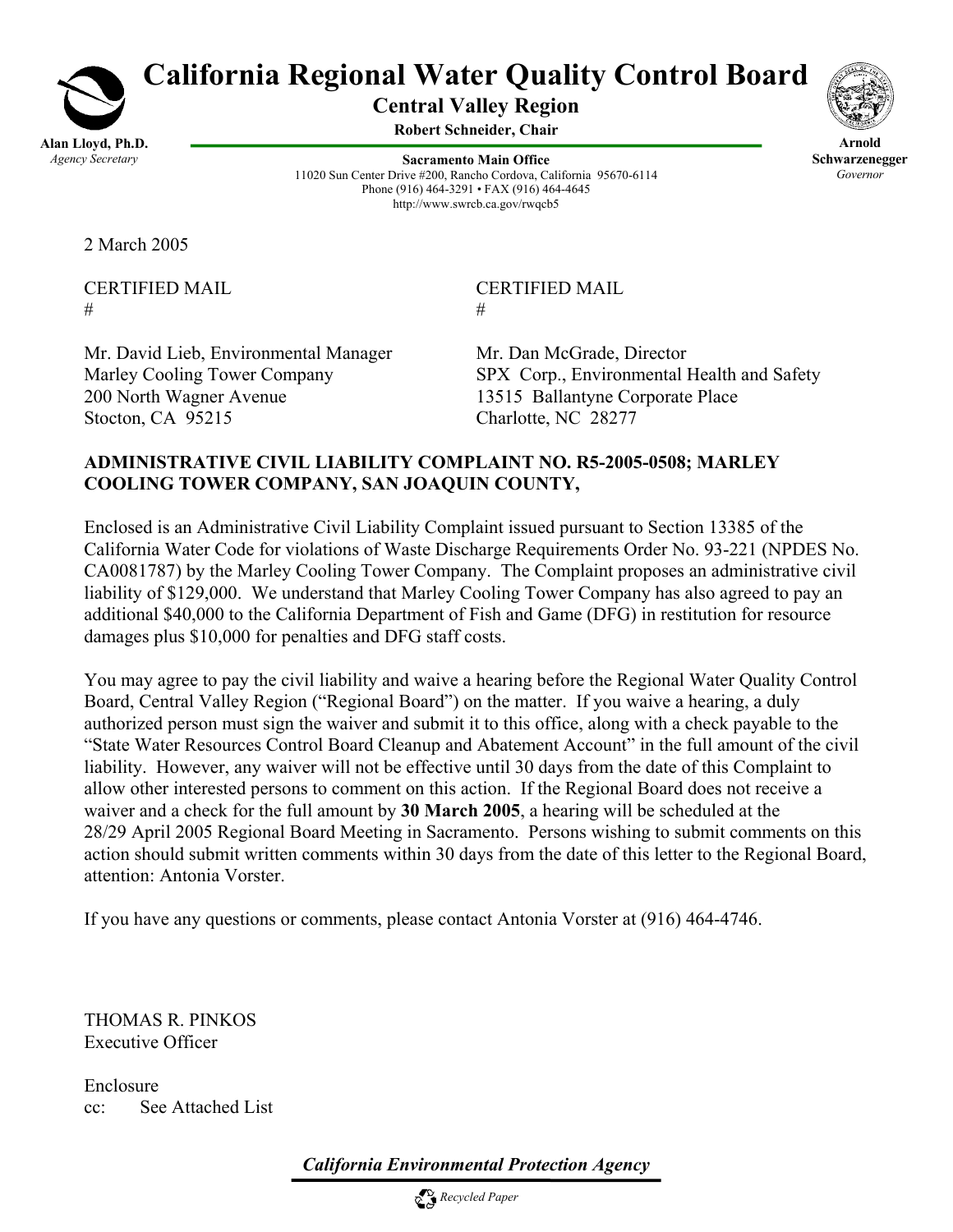Marley Cooling Tower Co., ACL Complaint - 2 -

cc: David Irey, Office of the District Attorney, Stockton Mr. James Tsojvold, DTSC, Sacramento Ms. Kathi Moore, U.S. Environmental Protection Agency, Region IX, San Francisco Ms. Lisa Brown, CalEPA, Sacramento Mr. Mark Bradley, State Water Resources Control Board, Sacramento Ms. Frances McChesney, State Water Resources Control Board, Sacramento Mr. Phil Isorena, State Water Resources Control Board, Sacramento Mr. Joe Spano, Department of Health Services, Office of Drinking Water, Stockton Department of Health Services, Environmental Management Branch, Sacramento Ms. Janna Herren, Department of Fish & Game, Region II, Rancho Cordova Delta Protection Commission, Walnut Grove Department of Environmental Health, San Joaquin County, Stockton Mr. Steve Macaulay, California Urban Water Agencies, Sacramento Mr. Richard Denton, Contra Costa Water District, Concord Mr. Dante Nomellini, Jr., Central Delta Water Agency, Stockton Mr. John Herrick, South Delta Water Agency, Stockton Mr. Eric Parfrey, Sierra Club, Stockton Mr. Bill Jennings, Delta Keeper, Stockton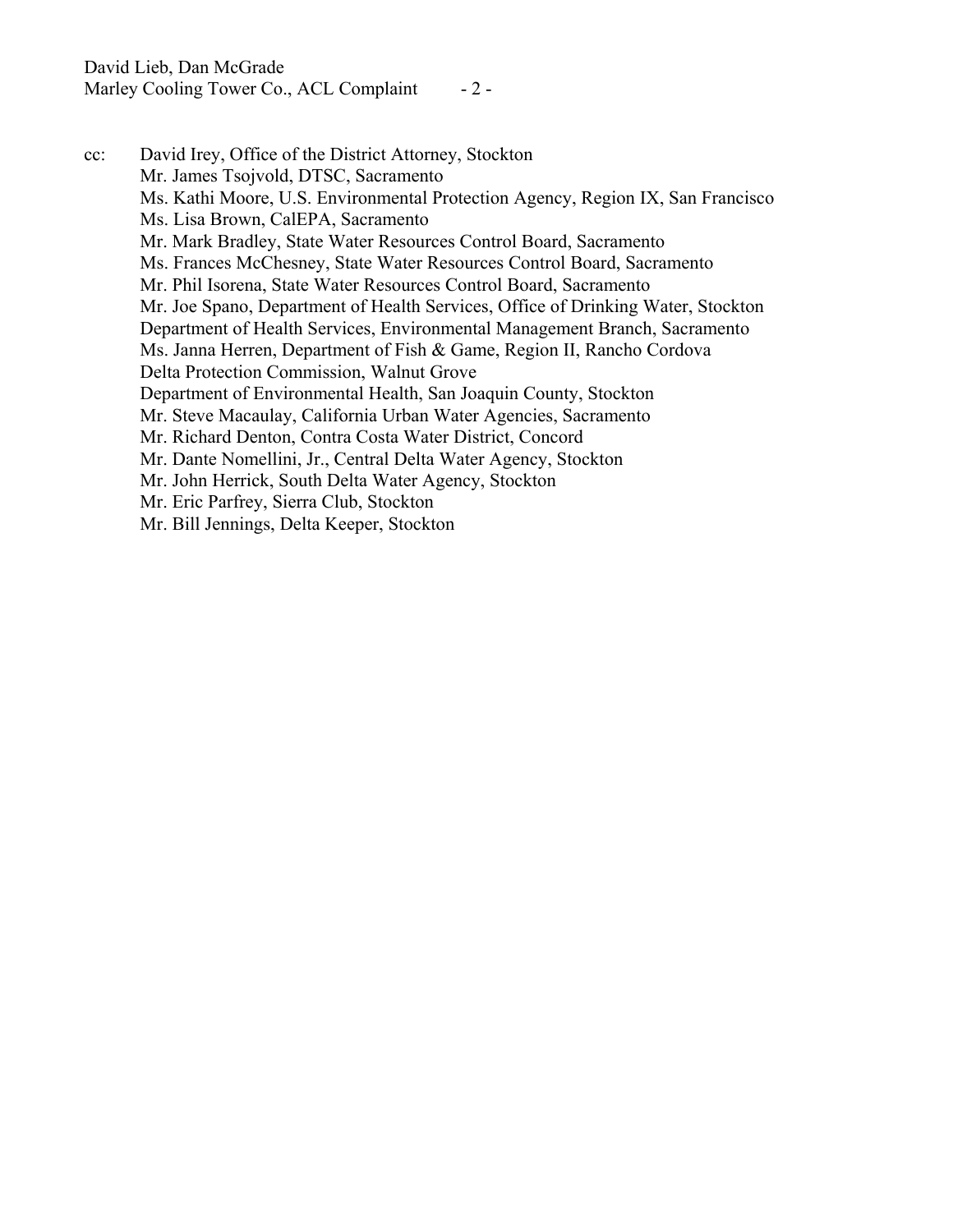## CALIFORNIA REGIONAL WATER QUALITY CONTROL BOARD CENTRAL VALLEY REGION

### ACL COMPLAINT NO. R5-2005-0508 ADMINISTRATIVE CIVIL LIABILITY COMPLAINT IN THE MATTER OF

## MARLEY COOLING TOWER COMPANY SAN JOAQUIN COUNTY

This complaint is issued to the Marley Cooling Tower Company, (hereafter Discharger) based on a finding of violations of NPDES Waste Discharge Requirements Order No. 93-221 (NPDES No. CA0081787), pursuant to California Water Code (CWC) Section 13385, which authorizes the imposition of Administrative Civil Liability, and CWC Section 13323, which authorizes the Executive Officer to issue this complaint.

The Executive Officer of the Regional Water Quality Control Board, Central Valley Region (Regional Board) finds, with respect to the Discharger's acts, or failure to act, the following:

- 1. The Discharger owns and operates a groundwater extraction and treatment facility, which extracts groundwater polluted with chromium, treats the polluted water by removing the chromium, and discharges the treated water. The treated water is discharged to the Stockton Diverting Canal, a water of the United States.
- 2. On 22 October 1993 the Regional Board adopted Waste Discharge Requirements Order No. 93-221 (NPDES No. CA0081787) prescribing waste discharge requirements for the Marley Cooling Tower Company groundwater extraction and treatment facility.
- 3. Between the close of business on 16 September and the morning of 17 September 2002, the pH control system for the treatment plant failed. The pH meter controlling the pH adjustment pump, which delivers caustic to treatment plant effluent, began providing a false "low" pH signal which in turn caused the pH adjustment pump to continuously operate. This resulted in the release of approximately 2160 gallons (estimated maximum amount) of 50% by weight sodium hydroxide into approximately 222,066 gallons of treated water which was discharged as effluent into the Stockton Diverting Canal. This high pH discharge in turn raised the pH in the canal, measured by DeltaKeeper on September 19, 2002 at a pH of 10.8, causing a significant fish kill. According to DFG field estimates, approximately 1,000 dead fish were noted, and the total number estimated to be killed was 4,000 to 5,000. The fish included black bass, catfish, buffalo carp, Sacramento suckers, bluegill, and assorted smaller sunfish-type fish. Tadpoles and crayfish were also killed.
- 4. The discharge violated the pH effluent limitations of Order No. 93-221 set forth in B.2 which states "*the discharge shall not have a pH less than 6.5 nor greater than 8.5*".
- 5. The discharge violated receiving water quality prohibitions of Order No. 93-221 as set forth in items E.4 and E.9. Section E.4 states, *"the discharge shall not cause*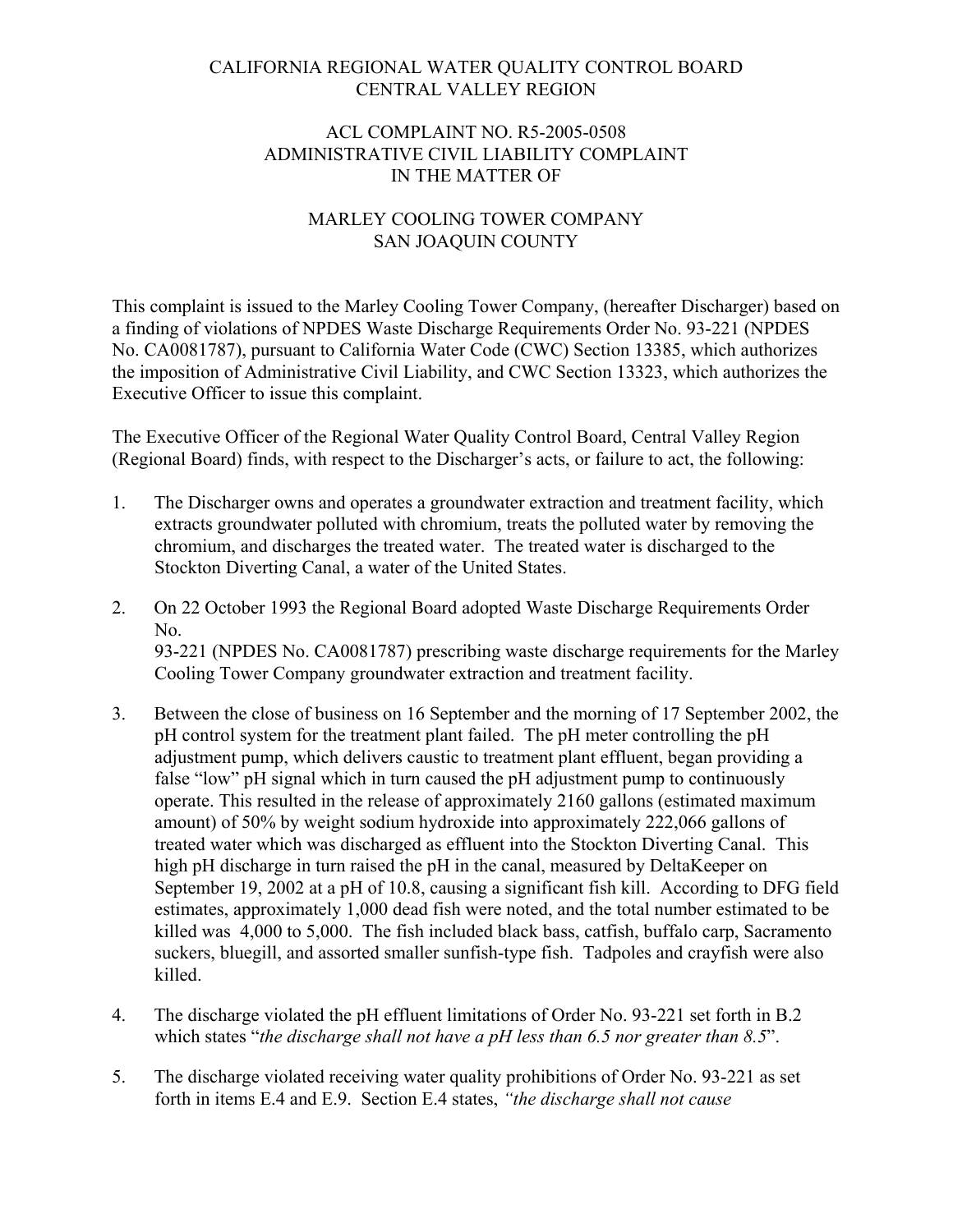*concentrations of any materials in the receiving waters which are deleterious to human, aquatic, or plant life"*. Section E.9 states, "*the discharge shall not cause the following in the receiving water… the normal ambient pH to fall below 6.5, exceed 8.5, or change by more the 0.5 units*"..

- 6. The Discharger discovered the treatment plant malfunction on the morning of September 17, 2002. However, the Discharger did not report the malfunction to the Regional Board until the evening of September 19, 2002, after the Discharger had been notified of the fish kill by the Department of Fish and Game. The Discharger violated the Standard Provisions and Reporting Requirements for Waste Discharge Requirements (National Pollutant Discharge Elimination System) dated 1 March 1991 (Standard Provisions). Item B.1 of the Standard Provisions states, in part, "*In the event the Discharger does not comply or will be unable to comply for any reason, with any prohibition, daily maximum effluent limitation, or receiving water limitation of this Order, The Discharger shall notify the Board … within 24 hours of having knowledge of such noncompliance…".*
- 7. The discharge violated Provision F.6 and Standard Provision A.22 of Order No. 93-221, which require that neither the discharge nor its treatment shall create a nuisance or pollution as defined in CWC Section 13050. The discharge of the high pH effluent at levels that exceed the effluent limitations constitutes pollution.
- 8. CWC Section 13385 states, in part:

*"(a) Any person who violates any of the following shall be liable civilly in accordance with this section:* 

*"(1) Section 13375 or 13376".* 

 *(2) Any waste discharge requirements…issued pursuant to this chapter…" \*\*\*\*\*\*\** 

*"(5) Any requirements of Section 301, 302, 306, 307,308, 318, 401, or 405 of the Clean Water Act, as amended".*

*\*\*\*\*\*\*\** 

*"(c) Civil liability may be imposed administratively by the state board or a regional board pursuant to Article 2.5 (commencing with Section 13323) of Chapter 5 in an amount not to exceed the sum of both of the following:* 

*"(1) Ten thousand dollars (\$10,000) for each day in which the violation occurs.* 

*"(2) Where there is a discharge, any portion of which is not susceptible to cleanup or is not cleaned up, and the volume discharged but not cleaned up exceeds 1,000 gallons, an additional liability not to exceed ten dollars (\$10) multiplied by the number of gallons by which the volume discharged but not cleaned up exceeds 1,000 gallons".* 

*\*\*\*\*\*\*\**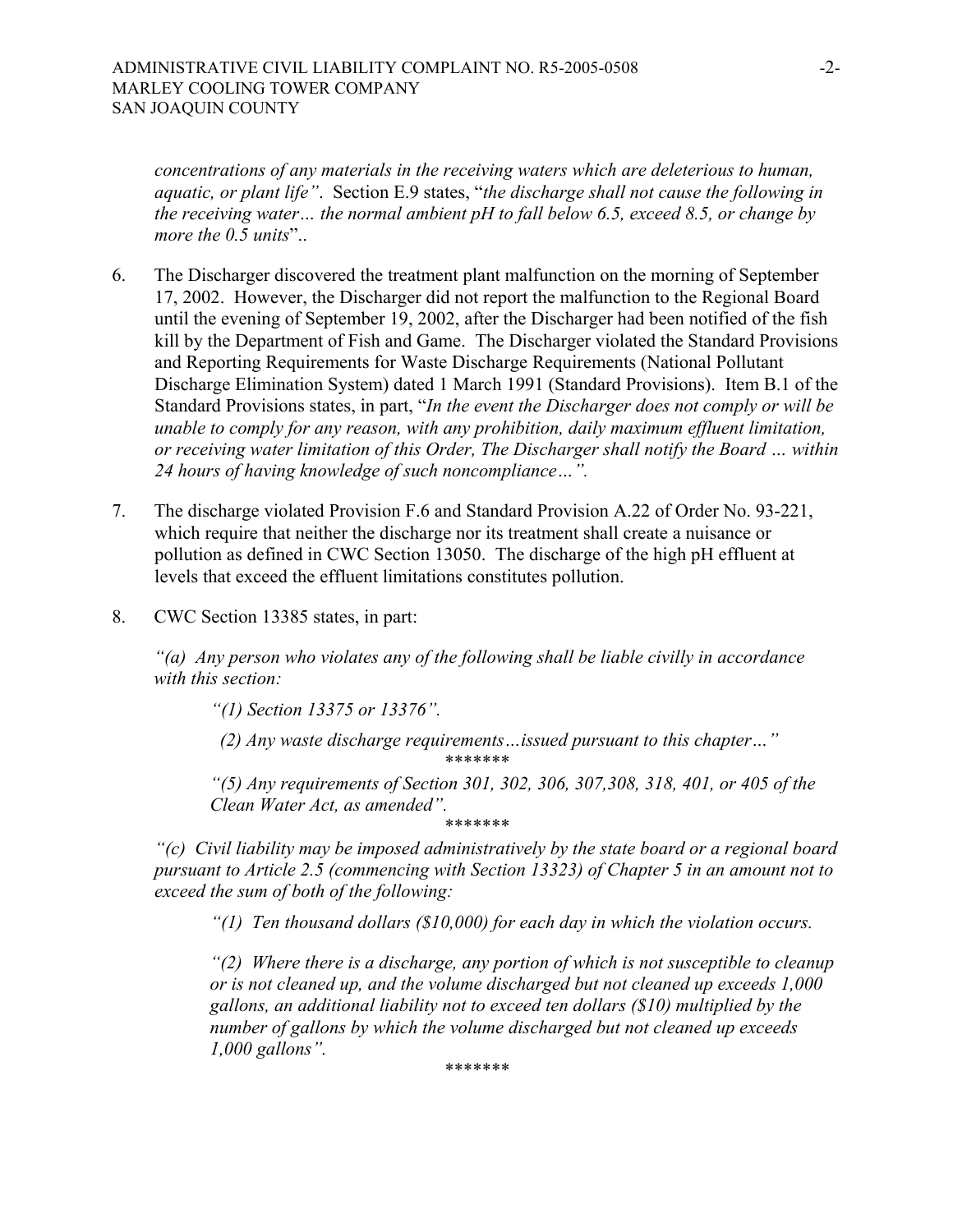*"(e) In determining the amount of any liability imposed under this section, the regional board, the state board, or the superior court, as the case may be, shall take into account the nature, circumstances, extent, and gravity of the violation or violations, whether the discharge is susceptible to cleanup or abatement, the degree of toxicity of the discharge, and, with respect to the violator, the ability to pay, the effect on its ability to continue its business, any voluntary cleanup efforts undertaken, any prior history of violations, the degree of culpability, economic benefit or savings, if any, resulting from the violation, and other matters that justice may require. At a minimum, liability shall be assessed at a level that recovers the economic benefits, if any, derived from the acts that constitute the violation".* 

- 9. The maximum statutory liability is \$2,220,000 (\$10,000 for each day of violation plus approximately \$2,210,000 (\$10 multiplied by 221,066 gallons)).
- 10. The violation of Effluent Limitation B.2, for pH limits, is subject to mandatory minimum penalties pursuant to CWC Section 13385(h). The amount of the mandatory minimum penalty that must be imposed is \$3,000 for each serious violation. The administrative civil liability proposed to be assessed in this complaint pursuant to CWC section 13385(a) exceeds the mandatory minimum penalty amount.
- 11. The factors considered in setting the amount of the liability include the large volume of the discharge and Discharger's failure to promptly notify the Board. Mitigating factors include the Discharger's prompt response in returning to compliance, cleaning up the dead fish and caustic residuals, and the Discharger's history of good compliance. The Discharger did not derive an economic benefit from the acts that constitute the violation. Included in the amount of liability is approximately \$29,000 in staff costs incurred in responding to the discharge.
- 12. Issuance of this Administrative Civil Liability Complaint to enforce CWC Division 7, Chapter 5.5 is exempt from the provisions of the California Environmental Quality Act (Public Resources Code Section 21000, et. seq.), in accordance with Title 14 California Code of Regulations, Enforcement Actions by Regulatory Agencies, Section 15321(a)(2).

#### THE MARLEY COOLING TOWER COMPANY IS HEREBY GIVEN NOTICE THAT:

- 1. The Executive Officer of the Regional Board proposes to assess Administrative Civil Liability in the amount of **one hundred twenty-nine thousand dollars (\$129,000)**. The amount of the liability proposed is based upon consideration of the factors in CWC Section 13385 and the State Water Resources Control Board's Water Quality Enforcement Policy.
- 2. A hearing on this matter will be held at the Regional Board meeting scheduled on **28-29 April 2005**, unless the Discharger agrees to waive the hearing and pay the proposed civil liability in full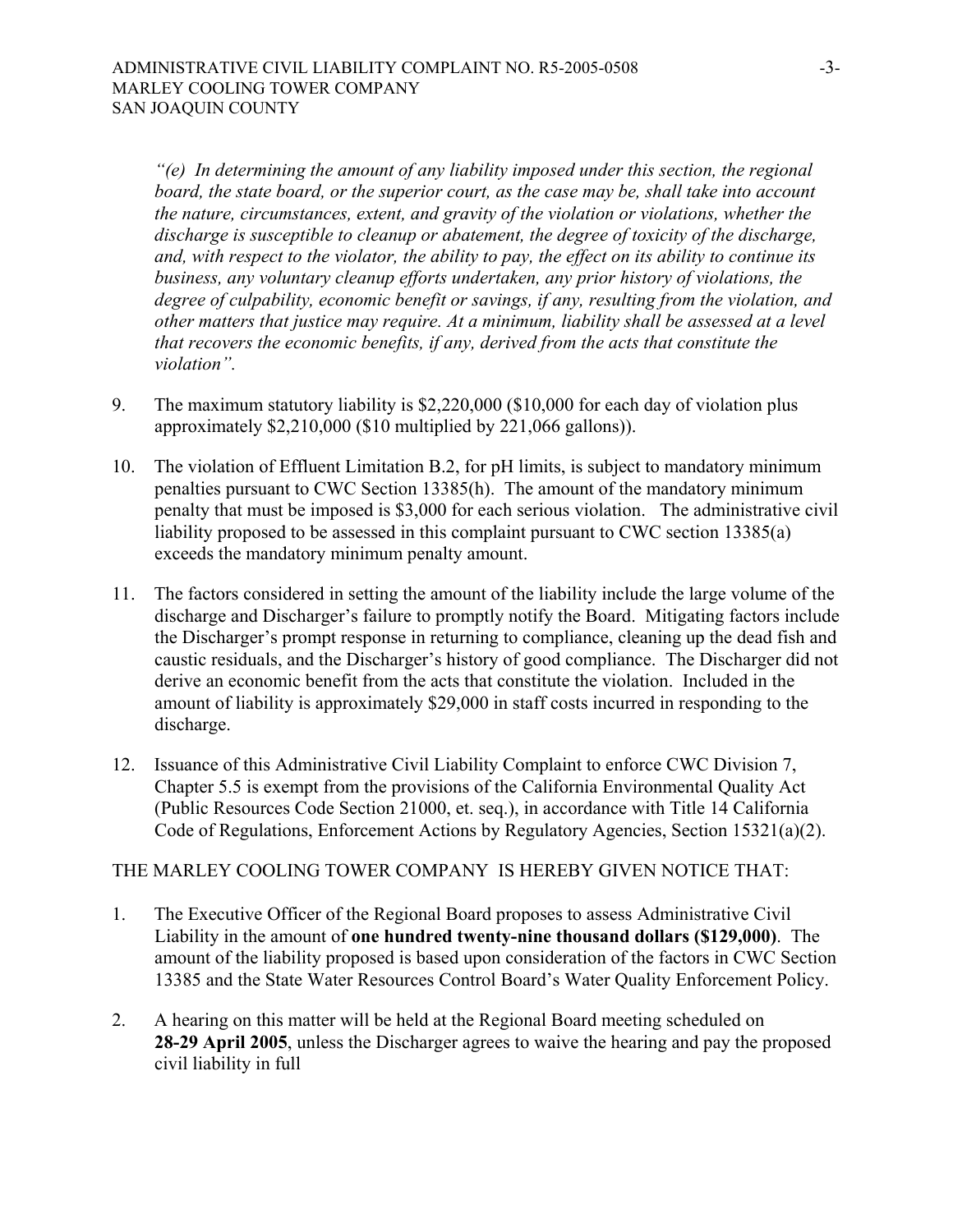- 3. If a hearing on this matter is held, the Regional Board will consider whether to affirm, reject, or modify the proposed Administrative Civil Liability, or whether to refer the matter to the Attorney General for recovery of judicial civil liability.
- 4. The Discharger may waive the right to a hearing. If you wish to waive the hearing, **within 30 days of the date of this complaint**, sign and return the waiver to the Regional Board's office with a check in the amount of the civil liability made payable to the "State Water Resources Control Board Cleanup and Abatement Account." Any waiver will not be effective until 30 days from the date of this complaint to allow interested persons to comment on this action.

THOMAS R. PINKOS, Executive Officer

Date **Date**